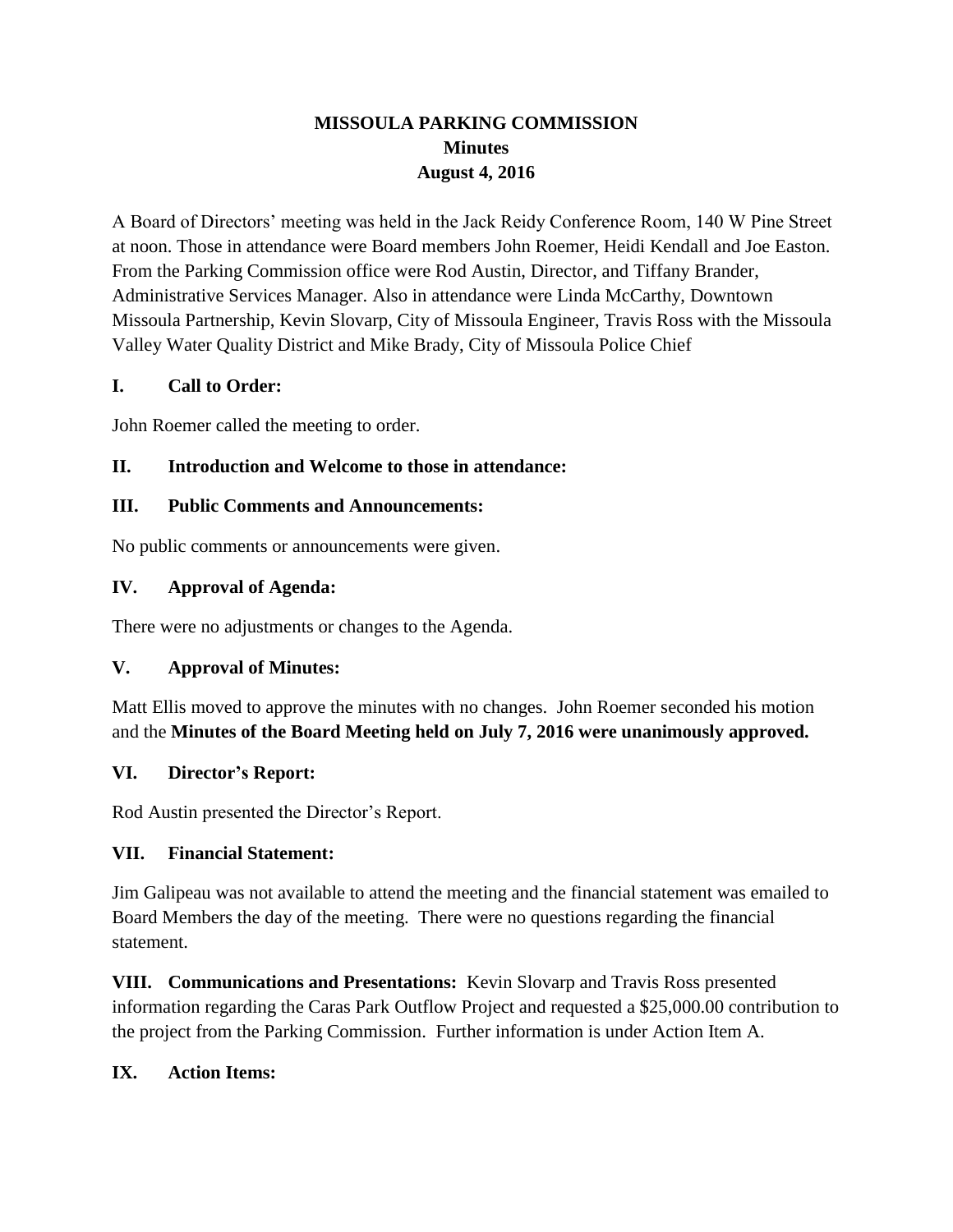### A. Caras Park Outflow Project

In June of 2015, Kevin Slovarp presented the Caras Park Outflow project to the Board and requested financial assistance. At the time, the Parking Commission Board was interested in helping but requested that he come back in 2016 as they did not want to commit to giving any assistance while the new meters were being purchased. Kevin Slovarp is requesting \$25,000.00 from the Parking Commission to assist with Phase one of the Caras Park Outflow Project which will treat the outfall downstream from Brenan's wave. Other contributors to this project include a \$125,000.00 construction grant, \$20,000.00 from the water quality district, \$25,000.00 from MRA and \$5,000.00 from Parks and Recreation. Additionally, if additional funds are needed, City Council has pledge money through the Road District One budget. Travis Ross reported the reasons for the Outflow project and how it will benefit the citizens of Missoula. He explained that phase one of the project will include a hydrodynamic separator that will remove many of the contaminants currently found in the area such as fecal waste, metals, car waste, cigarette butts, etc. Phase two of the project will deal with many of the temperature effects on the river and will be implemented at a later date. The funding requested will only be for phase one and an MPC commitment during phase one does not require additional funding from the MPC for phase two. Kevin indicated that he anticipates construction to begin around October 10<sup>th</sup> and will most likely take approximately three to four weeks to complete. After further questions and discussion, **Heidi Kendall moved to approve the \$25,000.00 funding as requested. Joe Easton seconded the motion and it was unanimously approved to provide \$25,000.00 to the Caras Park Outfall Project.** 

### **X. Non-Action Items:**

- A. New Business None
- B. Old Business:
- 1. Pay by phone provider selection Rod reported that the selection committee interviewed three companies and after the interviews, they were narrowed down to two companies. He requested that the Board allow additional time for further research before choosing between the top two companies.
- 2. Security Rod wanted to discuss Parking Commission security at the meeting as a precursor to a more in-depth security conversation that he would like to have during the strategic planning session. Chief Brady came in on Rod's request and reported to the Board that a proposal was put to City Council to hire four additional full time employees that would include two non-uniform and two uniformed officers to help with downtown crime prevention. The City Council approved two new officers but eliminated the two new community service workers and the proposal was sent back to committee for Wednesday, August 10. If approved by City Council, the new officers will likely be starting around the  $1<sup>st</sup>$ quarter of next year.